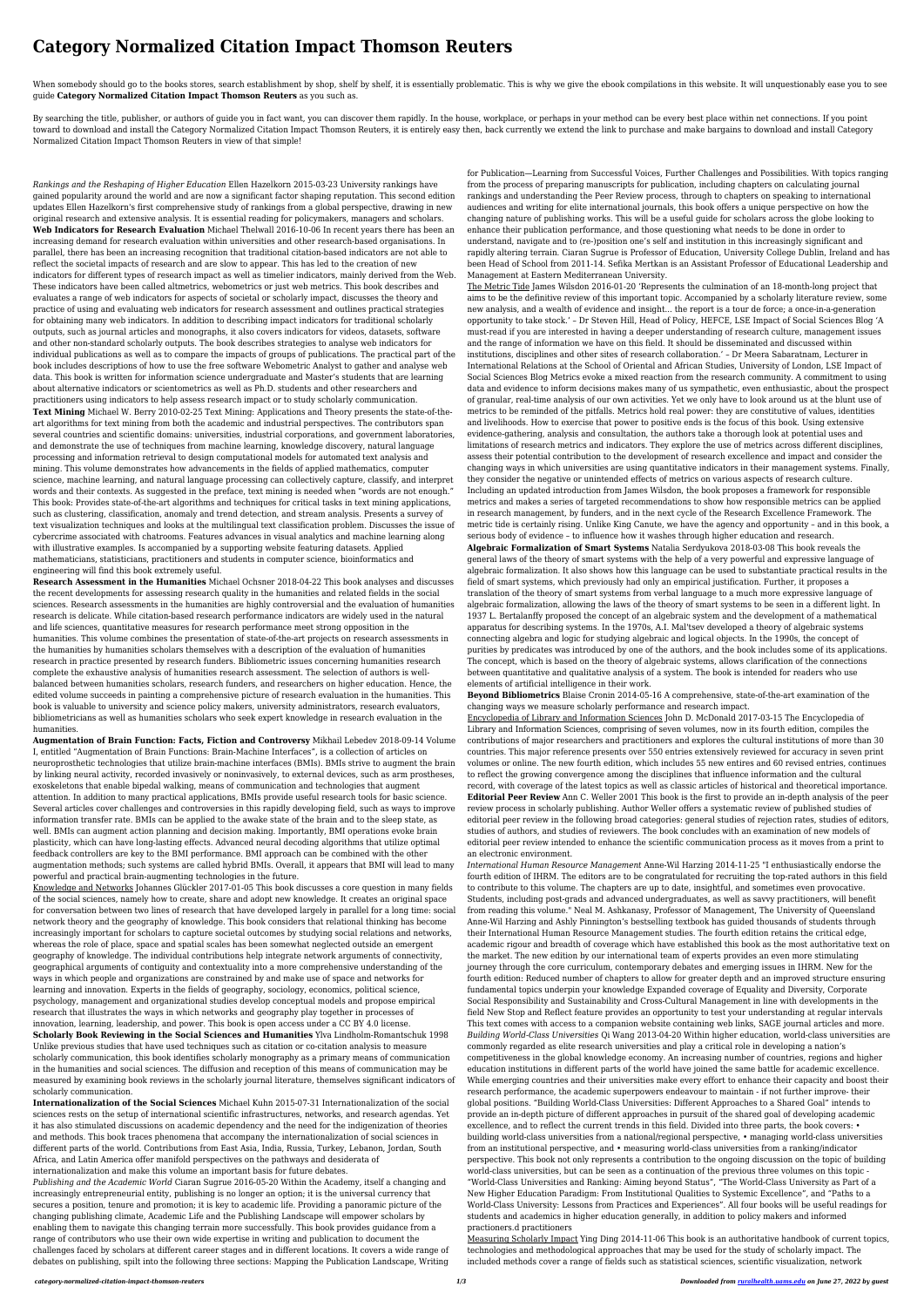analysis, text mining, and information retrieval. The techniques and tools enable researchers to investigate metric phenomena and to assess scholarly impact in new ways. Each chapter offers an introduction to the selected topic and outlines how the topic, technology or methodological approach may be applied to metrics-related research. Comprehensive and up-to-date, Measuring Scholarly Impact: Methods and Practice is designed for researchers and scholars interested in informetrics, scientometrics, and text mining. The hands-on perspective is also beneficial to advanced-level students in fields from computer science and statistics to information science.

*World University Rankings and the Future of Higher Education* Downing, Kevin 2016-10-06 Delivering quality education to students while remaining competitive at an international level is only one of the many challenges universities face today. To attain their goals, universities must adopt new strategies to achieve academic excellence. World University Rankings and the Future of Higher Education is a pivotal reference source for the latest scholarly research on the implementation of a ranking system for higher education institutions, providing a thorough overview of the impacts of these rankings on educational quality. Exploring the benefits and challenges of this system in a global context, this book is ideally designed for academicians, researchers, students, administrators, and policy makers interested in the effects of university rankings in the education sector and beyond.

The Future of the Academic Journal Bill Cope 2014-07-01 The world of the academic journal continues to be one of radical change. A follow-up volume to the first edition of The Future of the Academic Journal, this book is a significant contribution to the debates around the future of journals publishing. The book takes an international perspective and looks ahead at how the industry will continue to develop over the next few years. With contributions from leading academics and industry professionals, the book provides a reliable and impartial view of this fast-changing area. The book includes various discussions on the future of journals, including the influence of business models and the growth of journals publishing, open access and academic libraries, as well as journals published in Asia, Africa and South America. looks at a fast moving and vital area for academics and publishers contains contributions from leading international figures from universities and publishers

**Computational Linguistics and Intelligent Text Processing** Alexander Gelbukh 2014-04-18 This twovolume set, consisting of LNCS 8403 and LNCS 8404, constitutes the thoroughly refereed proceedings of the 14th International Conference on Intelligent Text Processing and Computational Linguistics, CICLing 2014, held in Kathmandu, Nepal, in April 2014. The 85 revised papers presented together with 4 invited papers were carefully reviewed and selected from 300 submissions. The papers are organized in the following topical sections: lexical resources; document representation; morphology, POS-tagging, and named entity recognition; syntax and parsing; anaphora resolution; recognizing textual entailment; semantics and discourse; natural language generation; sentiment analysis and emotion recognition; opinion mining and social networks; machine translation and multilingualism; information retrieval; text classification and clustering; text summarization; plagiarism detection; style and spelling checking; speech processing; and applications.

## *Essays of an Information Scientist: 1962-1973* Eugene Garfield 1977

Applied Evaluative Informetrics Henk F. Moed 2017-09-08 This book presents an introduction to the field of applied evaluative informetrics, dealing with the use of bibliometric or informetric indicators in research assessment. It sketches the field's history, recent achievements, and its potential and limits. The book dedicates special attention to the application context of quantitative research assessment. It describes research assessment as an evaluation science, and distinguishes various assessment models, in which the domain of informetrics and the policy sphere are disentangled analytically. It illustrates how external, noninformetric factors influence indicator development, and how the policy context impacts the setup of an assessment process. It also clarifies common misunderstandings in the interpretation of some often used statistics. Addressing the way forward, the book expresses the author's critical views on a series of fundamental problems in the current use of research performance indicators in research assessment. Highlighting the potential of informetric techniques, a series of new features is proposed that could be implemented in future assessment processes. It sketches a perspective on altmetrics and proposes new lines in longer term, strategic indicator research. It is written for interested scholars from all domains of science and scholarship, and especially for all those subjected to research assessment, research students at advanced master and PhD level, research managers, funders and science policy officials, and to practitioners and students in the field.

*The Handbook of Global Science, Technology, and Innovation* Daniele Archibugi 2015-06-29 This unique Handbook provides an in-depth overview of the themes and direction of science, technology, innovation, and public policy in an increasingly globalized world. Leading authorities discuss current debates, research issues, and prospects, and present a foundation for the development of global policy. Presents a state-ofthe-art overview of science, technology, and innovation in the context of globalization and global policy Offers an accessible introduction for students, researchers, and policy makers in the fields of economics, sociology, political science, business studies, global studies, and international relations Addresses emerging issues and provides clear policy implications and analysis in each chapter Includes crucial coverage of the activities of established and emerging geographical areas Explores the ways in which reforms in intellectual property rights and world trade have been affected by the increasingly international flows of knowledge, technology, and innovation Examines major policy trends, including a significant shift toward private scientific research, and a heightened awareness amongst policy-makers of the economic and technological impact of scientific activity **Citation Analysis in Research Evaluation** Henk F. Moed 2006-03-30 This book is written for members of the scholarly research community, and for persons involved in research evaluation and research policy. More specifically, it is directed towards the following four main groups of readers: – All scientists and scholars who have been or will be subjected to a quantitative assessment of research performance using citation analysis. – Research policy makers and managers who wish to become conversant with the basic features of citation analysis, and about its potentialities and limitations. – Members of peer review committees and other evaluators, who consider the use of citation analysis as a tool in their assessments. – Practitioners and students in the field of quantitative science and technology studies, informetrics, and library and information science. Citation analysis involves the construction and application of a series of indicators of the 'impact', 'influence' or 'quality' of scholarly work, derived from citation data, i.e. data on references cited in footnotes or bibliographies of scholarly research publications. Such indicators are applied both in the study of scholarly communication and in the assessment of research performance. The term 'scholarly' comprises all domains of science and scholarship, including not only those fields that are normally denoted as science – the natural and life sciences, mathematical and technical sciences – but also social sciences and humanities.

*Research evaluation metrics* Das, Anup Kumar 2015-04-27

**Citation Indexing, Its Theory and Application in Science, Technology, and Humanities** Eugene Garfield 1983 A conceptual view of citation indexing; A historical view of citation indexing; The design and production of a citation index; The application of citation indexing to the patent literature; The citation index as a search tool; A science management tool; Citation analysis as a method of historical research into science; Mapping the structure of science; Citation analysis of sientific journals; Perspective on citation analysis of scientists.

*Rankings and the Reshaping of Higher Education* E. Hazelkorn 2011-03-08 University rankings have gained popularity around the world, and are now a significant factor shaping reputation. This book is the first comprehensive study of rankings from a global perspective, making an important contribution to our understanding of the rankings phenomenon. This book has also been published in Japanese. Multidimensional Journal Evaluation Stefanie Haustein 2012-04-26 Scientific communication depends primarily on publishing in journals. The most important indicator to determine the influence of a journal is the Impact Factor. Since this factor only measures the average number of citations per article in a certain time window, it can be argued that it does not reflect the actual value of a periodical. This book defines five dimensions, which build a framework for a multidimensional method of journal evaluation. The author is winner of the Eugene Garfield Doctoral Dissertation Scholarship 2011.

**The Evaluation of Research by Scientometric Indicators** Peter Vinkler 2010-01-20 Aimed at academics, academic managers and administrators, professionals in scientometrics, information scientists and science policy makers at all levels. This book reviews the principles, methods and indicators of scientometric evaluation of information processes in science and assessment of the publication activity of individuals, teams, institutes and countries. It provides scientists, science officers, librarians and students with basic and advanced knowledge on evaluative scientometrics. Especially great stress is laid on the methods applicable in practice and on the clarification of quantitative aspects of impact of scientific publications measured by citation indicators. Written by a highly knowledgeable and well-respected scientist in the field Provides practical and realistic quantitative methods for evaluating scientific publication activities of individuals, teams, countries and journals Gives standardized descriptions and

#### classification of the main categories of evaluative scientometrics

Theories of Informetrics and Scholarly Communication Cassidy R. Sugimoto 2016-02-22 Scientometrics have become an essential element in the practice and evaluation of science and research, including both the evaluation of individuals and national assessment exercises. Yet, researchers and practitioners in this field have lacked clear theories to guide their work. As early as 1981, then doctoral student Blaise Cronin published "The need for a theory of citing" —a call to arms for the fledgling scientometric community to produce foundational theories upon which the work of the field could be based. More than three decades later, the time has come to reach out the field again and ask how they have responded to this call. This book compiles the foundational theories that guide informetrics and scholarly communication research. It is a much needed compilation by leading scholars in the field that gathers together the theories that guide our understanding of authorship, citing, and impact.

# **Meaningful Metrics** Robin Chin Roemer 2015-04

**Scientometric Indicators** Tibor Braun 1985 After a brief account of the recent trends in science indicatiors research, the authors propose a coherent system of scientometric indicators. These indicators are based on the publication performance of each country in 8 science fields and reflect the versatility of the impact of the publication activity in the country in question. The special aim of the indicator system is to characterize and compare the contribution of research-intensive, medium-sized and small countries to the world's overall scientific research activity. Indicator values for 32 such countries are reported and evaluated. Relations to other economic, social and science indicators are discussed.This book is intended both as a data source and an analytic tool for specialists engaged in science policy, science management, science indicators research, scientometrics and other areas of science as well as a tool for practising research scientists.

## Little Science, Big Science Derek John de Solla Price 1963

Research Management Jan Andersen 2017-11-15 Research Management: Europe and Beyond addresses the myriad responsibilities related to research management and administration. The book incorporates narratives from those working in the field to provide insight into the profession. The book also offers a unique perspective on the topic by incorporating global perspectives to address the growing interdisciplinary nature of research collaboration. The book outlines practical advice for those in the research management and administration profession at all levels of experience. It is also a useful tool that research institutions and research groups can use to assist in planning and streamlining their research support. Offers a deeper understanding of the research management and administrative landscape through single and collective definitions and experiences Provides an overview of the research environment and explores the international research arena Discusses some of the most complex issues in research management and administration by covering topics such as ethics, innovation, research impact, organizational structures, and processes for the project life cycle

**Springer Handbook of Science and Technology Indicators** Wolfgang Glänzel 2019-10-30 This handbook presents the state of the art of quantitative methods and models to understand and assess the science and technology system. Focusing on various aspects of the development and application of indicators derived from data on scholarly publications, patents and electronic communications, the individual chapters, written by leading experts, discuss theoretical and methodological issues, illustrate applications, highlight their policy context and relevance, and point to future research directions. A substantial portion of the book is dedicated to detailed descriptions and analyses of data sources, presenting both traditional and advanced approaches. It addresses the main bibliographic metrics and indexes, such as the journal impact factor and the h-index, as well as altmetric and webometric indicators and science mapping techniques on different levels of aggregation and in the context of their value for the assessment of research performance as well as their impact on research policy and society. It also presents and critically discusses various national research evaluation systems. Complementing the sections reflecting on the science system, the technology section includes multiple chapters that explain different aspects of patent statistics, patent classification and database search methods to retrieve patent-related information. In addition, it examines the relevance of trademarks and standards as additional technological indicators. The Springer Handbook of Science and Technology Indicators is an invaluable resource for practitioners, scientists and policy makers wanting a systematic and thorough analysis of the potential and limitations of the various approaches to assess research and research performance.

*Research Methodology* Vinayak Bairagi 2019-01-30 This book offers a design research methodology intended to improve the quality of design research- its academic credibility, industrial significance and societal contribution by enabling more thorough, efficient and effective procedures.

*Encyclopedia of Forensic and Legal Medicine* 2015-09-29 Encyclopedia of Forensic and Legal Medicine, Volumes 1-4, Second Edition is a pioneering four volume encyclopedia compiled by an international team of forensic specialists who explore the relationship between law, medicine, and science in the study of forensics. This important work includes over three hundred state-of-the-art chapters, with articles covering crime-solving techniques such as autopsies, ballistics, fingerprinting, hair and fiber analysis, and the sophisticated procedures associated with terrorism investigations, forensic chemistry, DNA, and immunoassays. Available online, and in four printed volumes, the encyclopedia is an essential reference for any practitioner in a forensic, medical, healthcare, legal, judicial, or investigative field looking for easily accessible and authoritative overviews on a wide range of topics. Chapters have been arranged in alphabetical order, and are written in a clear-and-concise manner, with definitions provided in the case of obscure terms and information supplemented with pictures, tables, and diagrams. Each topic includes cross-referencing to related articles and case studies where further explanation is required, along with references to external sources for further reading. Brings together all appropriate aspects of forensic medicine and legal medicine Contains color figures, sample forms, and other materials that the reader can adapt for their own practice Also available in an on-line version which provides numerous additional reference and research tools, additional multimedia, and powerful search functions Each topic includes cross-referencing to related articles and case studies where further explanation is required, along with references to external sources for further reading *Library and Information Sciences* Chuanfu Chen 2014-09-30 This book explores the development, trends and research of library and information sciences (LIS) in the digital age. Inside, readers will find research and case studies written by LIS experts, educators and theorists, most of whom have visited China, delivered presentations there and drafted their articles based on feedback they received. As a result, readers will discover the LIS issues and concerns that China and the international community have in common. The book first introduces the opportunities and challenges faced by the library and information literacy profession and discusses the key role of librarians in the future of information literacy education. Next, it covers trends in LIS education by examining the vision of the iSchool movement and detailing its practice in Syracuse University. The book then covers issues in information seeking and retrieval by showing how visual data mining technology can be used to detect the relationship and pattern between terms on the Q&A of a social media site. It also includes a case study regarding tracing information seeking behavior and usage on a multimedia website. Next, the book stresses the importance of building an academic accreditation framework for scientific datasets, explores the relationship between bibliometrics and university rankings, and details the birth and development of East Asian Libraries in North America. Overall, the book offers readers insight into the changing nature of LIS, including the electronic dissemination of information, the impact of the Internet on libraries, the changing responsibilities of library professionals, the new paradigm for evaluating information, and characteristics and functions of today's library personnel. **Research Analytics** Francisco J. Cantu-Ortiz 2017-10-25 The growth of machines and users of the Internet has led to the proliferation of all sorts of data concerning individuals, institutions, companies, governments, universities, and all kinds of known objects and events happening everywhere in daily life. Scientific knowledge is not an exception to the data boom. The phenomenon of data growth in science pushes forth as the number of scientific papers published doubles every 9–15 years, and the need for methods and tools to understand what is reported in scientific literature becomes evident. As the number of academicians and innovators swells, so do the number of publications of all types, yielding outlets of documents and depots of authors and institutions that need to be found in Bibliometric databases. These databases are dug into and treated to hand over metrics of research performance by means of Scientometrics that analyze the toil of individuals, institutions, journals, countries, and even regions of the world. The objective of this book is to assist students, professors, university managers, government, industry, and stakeholders in general, understand which are the main Bibliometric databases, what are the key research indicators, and who are the main players in university rankings and the methodologies and approaches that they employ in producing ranking tables. The book is divided into two sections. The first looks at Scientometric databases, including Scopus and Google Scholar as well as institutional repositories. The second section examines the application of Scientometrics to world-class universities and the role that Scientometrics can play in competition among them. It looks at university rankings and the methodologies used to create these